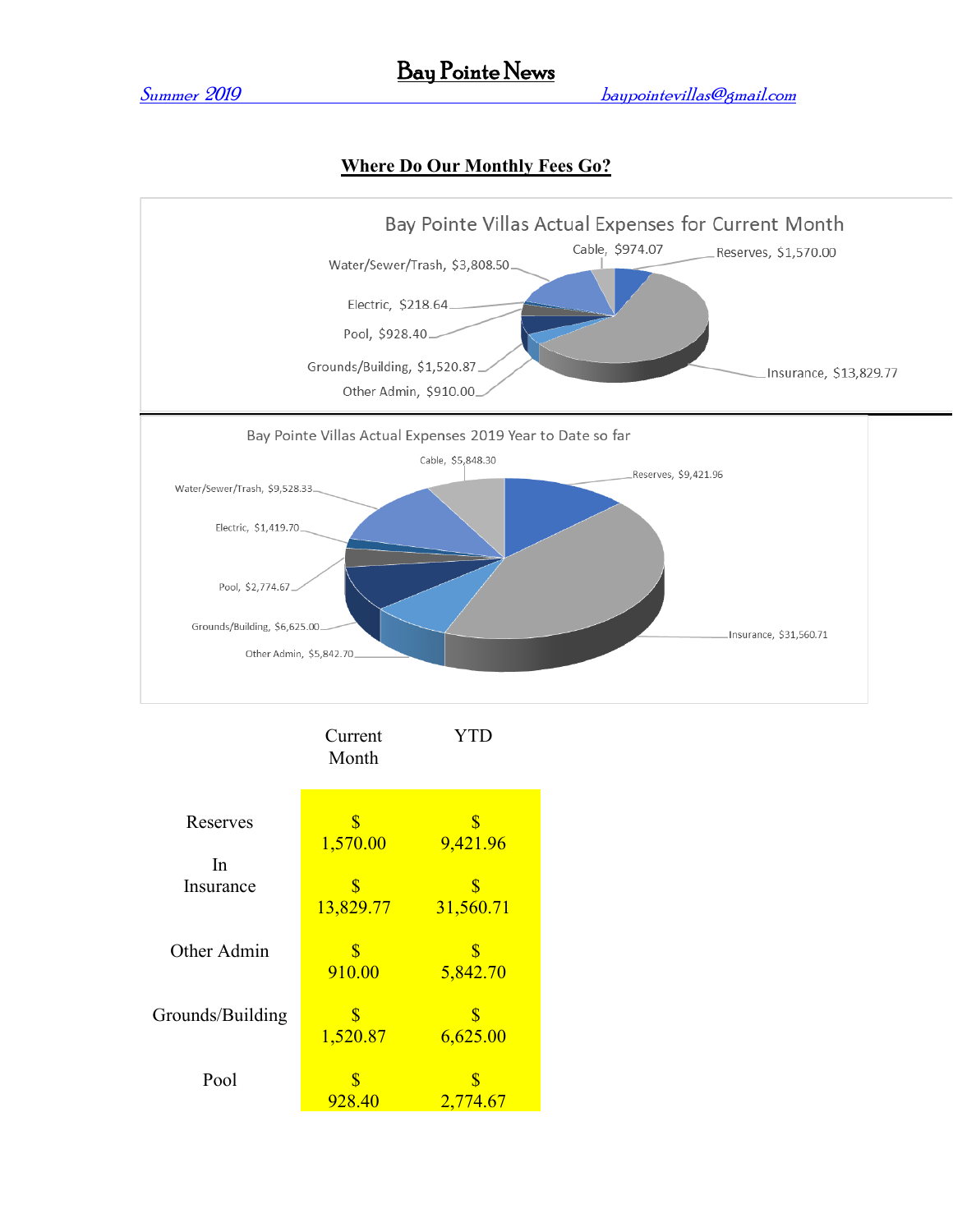| <b>Bay Pointe News</b> |          |          |                           |  |  |  |
|------------------------|----------|----------|---------------------------|--|--|--|
| Summer 2019            |          |          | baypointevillas@gmail.com |  |  |  |
| Electric               | 218.64   | 1,419.70 |                           |  |  |  |
| Water/Sewer/Trash      | 3,808.50 | 9,528.33 |                           |  |  |  |
| Cable                  | 974.07   | 5,848.30 |                           |  |  |  |

\*Note from property manager,

\*One thing I would mention is the amount of money you spend on flood insurance. It is a significant amount of your expenses at about \$17,000.00 for the year. Also, you are scheduled to put away a little more than \$14,000 this year in the roofing reserves to try to get caught up and keep from special assessing for new roofs. Monthly proceeds from your fees amount to \$9,660.00. Please note the insurance payment for this month is not a monthly charge.

## **Pool Padlocks**

The Board has approved replacing both padlocks for our pool. One was damaged and not functional. We are replacing these locks with high quality Master outdoor padlocks. The new padlocks will be in place coinciding with our next Board meeting. You may pick up a new key at that meeting from Jenny Kidd. If you are unable to attend the meeting, you will need to contact Jenny Kidd at Ameri-Tech and arrange to pick up a key at her office.

\*Note, the August  $23<sup>rd</sup>$  meeting has been canceled due to the church needing the space on that day. You will be notified of the new date when the agenda is posted on the bulletin board.

## **Minimum Rentals**

The Board is discussing updating the condominium documents filed with the state of Florida, to amend our current minimum rental of 90 days, to 12 months. New owners would be restricted from leasing their property for 12 months from the purchase date of their property. The Board wants to position our community for residential purposes by making it unattractive to investment buyers and seasonal rentals.

This proposal will be included on the ballot for this year's annual owners meeting.

## **Community Code Reminders( From The Bay Pointe Villas Community Code)**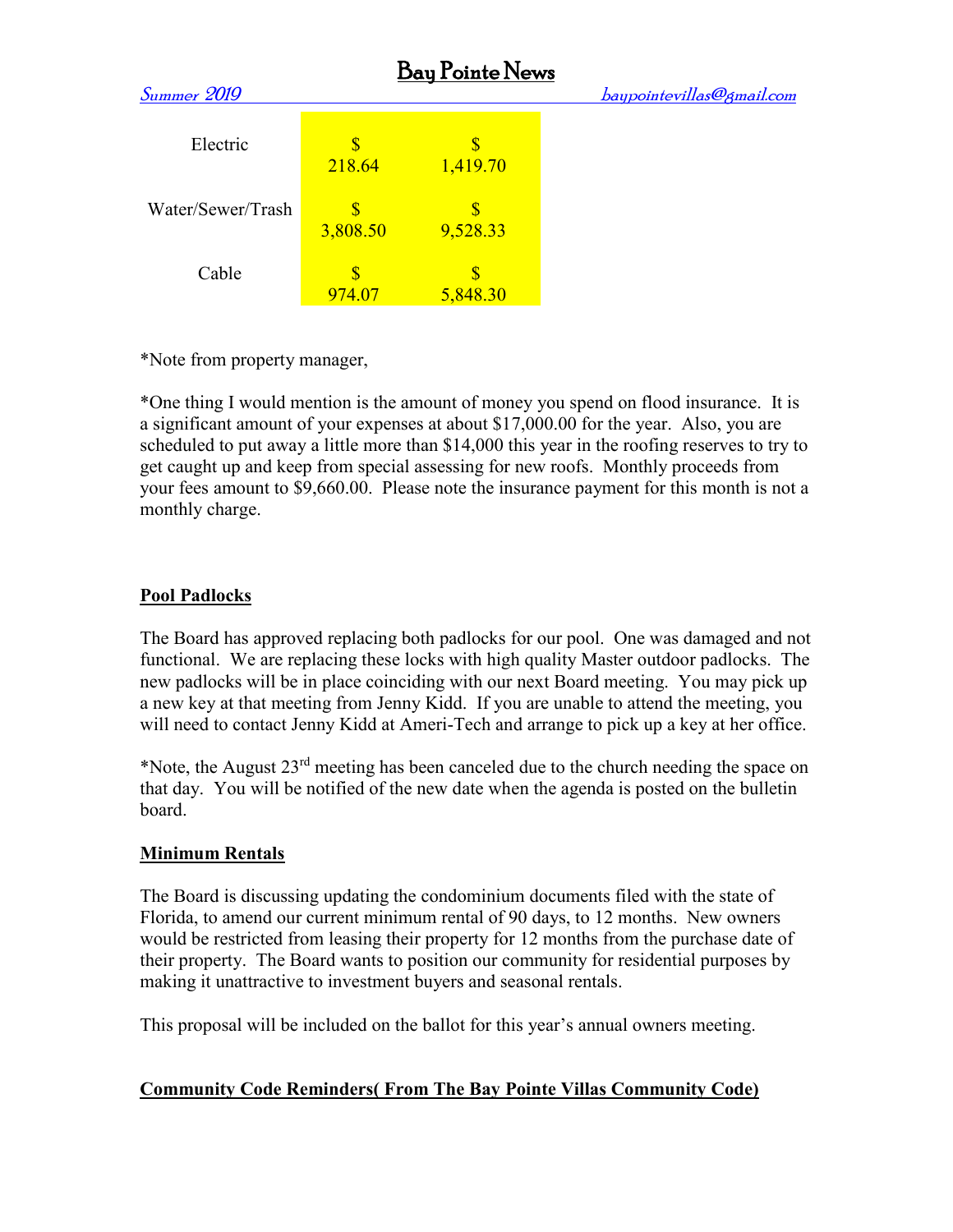2. **Each resident shall maintain their condominium in a clean and sanitary manner. Balconies, porches, railings and terraces shall be used for their intended purposes only. Residents shall not allow anything to be placed in a way so it may fall from windows, doors and balconies of a condominium.**

4. **Trash or garbage may not be left on walkways, balconies, porches, stairs or any common area at any time. All trash and garbage must be placed in the dumpster provided by the Association. Boxes must be cut up in order to minimize their volume. Disposal of furniture, appliances, electronics or other large items such as mattresses, etc, are not permitted in the Association provided dumpster. It is the resident's responsibility to dispose of these items properly and safely.**

5. **Residents are reminded that alterations and repairs of the condominium exterior and common areas are the responsibility of the Association. Exterior painting or additions such as light fixtures or affixing of other items or alterations may not be made outside of any Association exterior barrier wall, without first obtaining written approval from the Association.**



**Construction debris like this storm door, is an example of what is not permitted in the dumpster. If our vendor's vehicle is damaged, we are financially responsible.**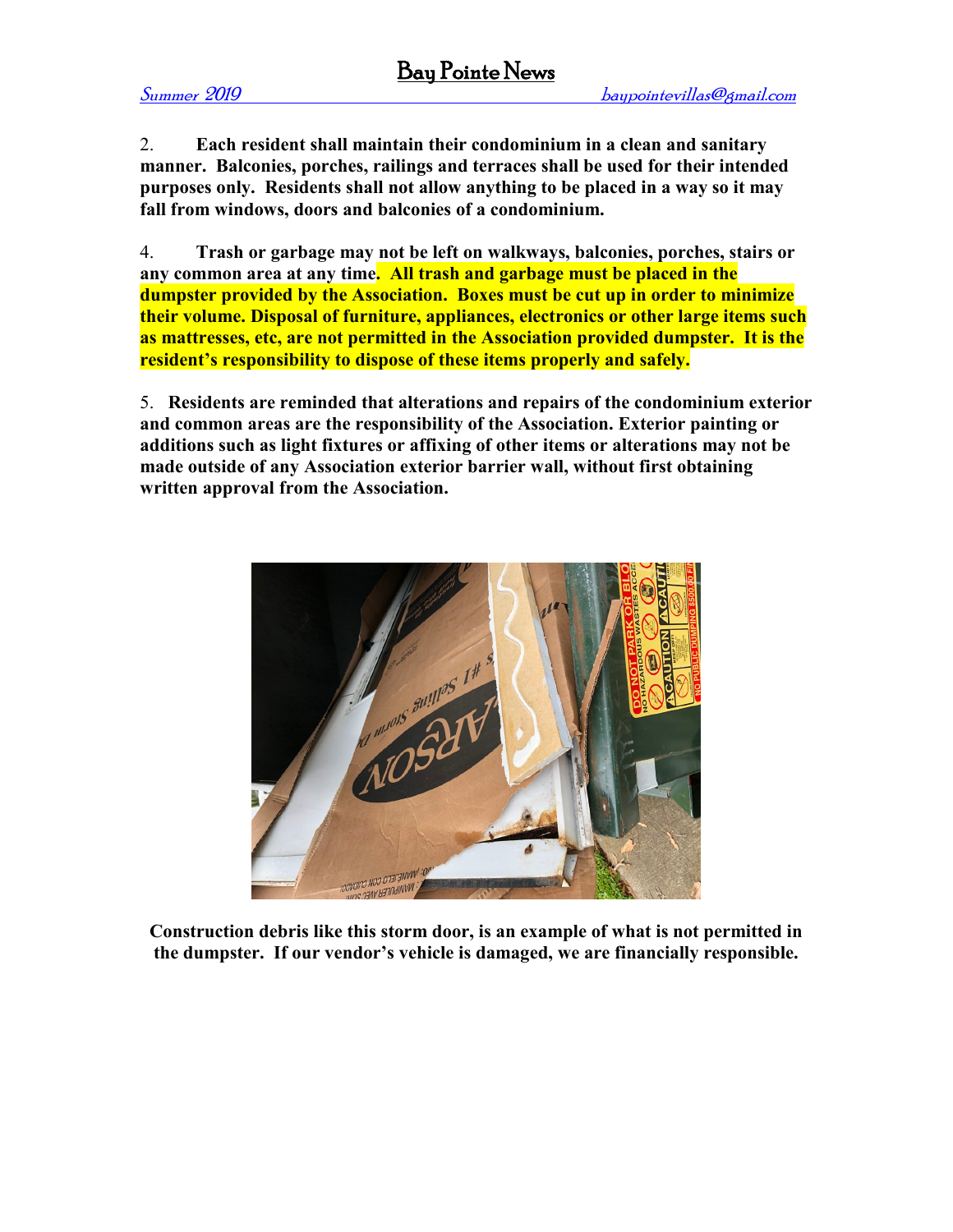## Bay Pointe News

*If you have any questions, please refer to your copy of The Community Code or contact our property management company***.**

During the regular property walk through by our property manager, it has been noted that some garage doors and hardware are damaged and in disrepair. Some window treatments including blinds and window/lanai screens are broken or damaged and in need of repairs.

Please take a look at your property to see if any of these repairs are needed.

It is each owner's responsibility to make these repairs. Owners will be notified in writing if repairs are not made within a reasonable time period. Persistent delays in making repairs will be referred to the Compliance Committee for possible fines.

### **Parking Reminder**

*All residents utilizing on street parking, are asked to be considerate of other residents and only park on the street consistent with your mailing address. We want all residents to be able to find parking as close to their units as possible.*

Remember to advise any vendor you hire that they are only permitted to park in the common areas during the servicing of your unit if absolutely necessary to perform their tasks. Vendors are never permitted to block access to the parking areas, garages, or sidewalks. This includes contractors and Realtors. Realtors must advise all potential buyers to park off property during showings and inspections.

#### **Domestic Animal Amendment Proposal**

DOMESTIC ANIMALS (Current Community Code)

- 1. Pets are permitted to be kept in or on Association property so long as they adhere to the terms and conditions outlined below.
- 2. Unit owners are permitted one dog not to exceed 50lbs.
- 3. Unit owners are permitted one domestic indoor cat.

A proposal has been made to amend the Community Code Domestic Animal allowance:

- 1. Unit owners are permitted a maximum of two pets, domestic (indoor cats) or dogs
- 2. The maximum allowable combined weight may not to exceed 50lbs.

All other Community Code pet rules would remain in effect. This proposal will be voted on, by the Board at a future meeting. The Board will consider your opinion on this matter prior to making changes to The Community Code.

Please send your feedback by email to, baypointevillas  $\omega$ gmail.com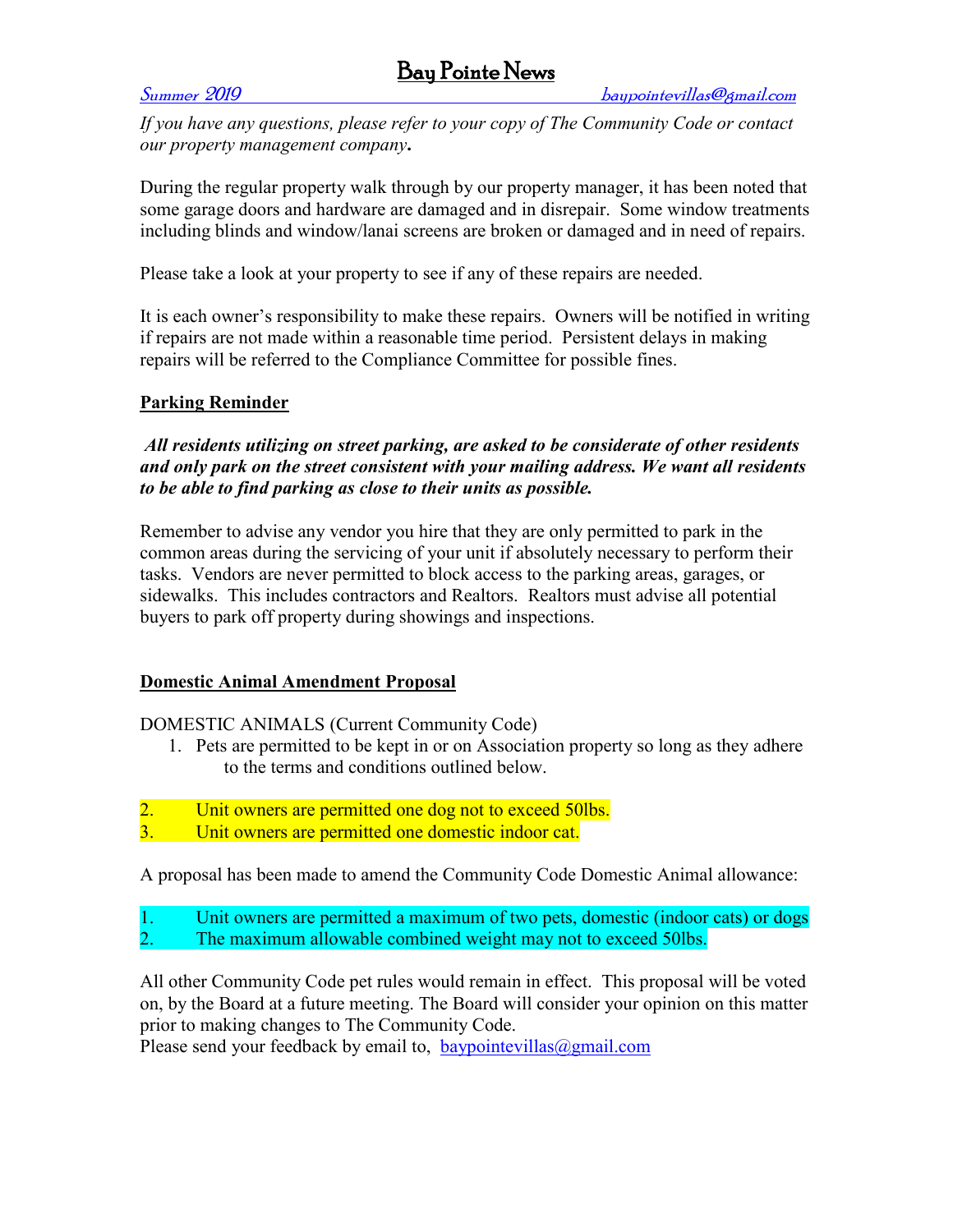### **Spectrum Proposal**

The following is a letter from Spectrum Community Solutions. They are offering us an upgrade that you might find intriguing. This proposal may actually save you out of pocket! A \$7.77 increase per unit per month may save you money on your current Spectrum monthly bill if you subscribe to additional services from them. The Board would like to invite a representative to our next meeting to present the proposal and to answer your questions. *Below is the letter sent to our property manager.*

Dear Jenny,

"We are running some great upgrade specials for our current properties that have bulk cable. We are able to add internet to the bulk agreement for a small additional fee. I did the financials for Bay Pointe Villas and we can add our 100mbps internet package including the modem and router AND upgrade their current cable service from our Standard Select package to our Bronze package (adding about 60 additional channels) and 2 HD converters for each unit for \$7.77 additional per month per unit. Per their current agreement their annual increase is 7% and I can also lower that to 5%. As a bonus we are offering a \$50.00 per unit up-front door fee to cover the upgrade expense for the first 6 months!

Upgrade Proposal

Spectrum TV package Bronze with 2 HD converters per unit ( $\omega$  60 additional channels)

• ADD- Spectrum WIFI (100/10 mbps) with modem and wireless router included

Price per unit- \$48.50 (only \$7.77 net increase per unit from what you are paying today)

• 5 year term with discounted 5% maximum annual increases

• BONUS- \$50 door fee per unit- \$1,150.00 (Payable from Spectrum to the HOA as a signing bonus)

This door fee payment could be used to pay the \$7.77 upgrade fee for each unit for 6 months. Or of course they could use it for whatever they want.

Continued on the next page…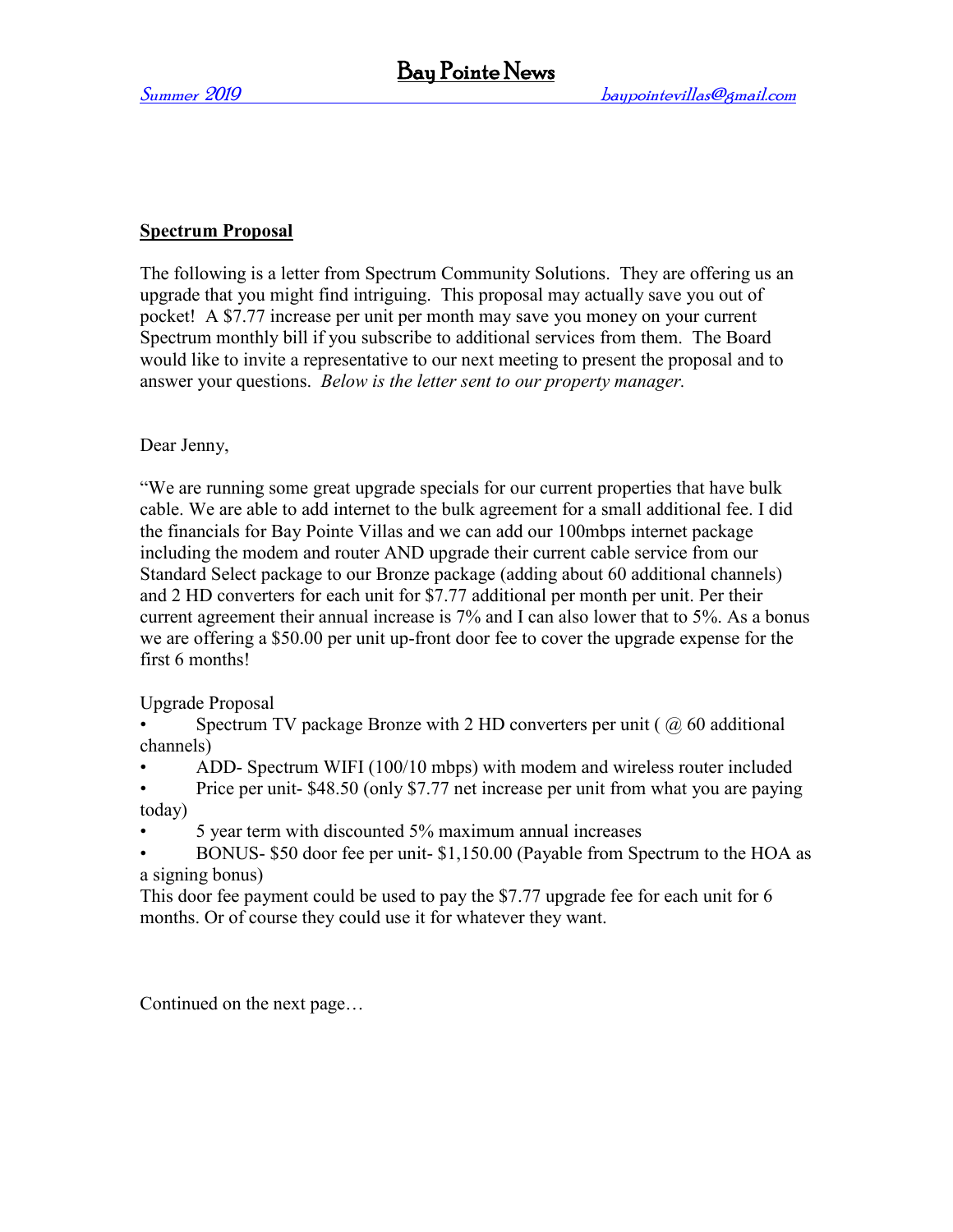Here is a breakdown of the rate and monthly expense. Currently the HOA is paying \$42.35 after taxes and fees for cable only. The new rate would be  $$48.50 + fees$  for both cable and internet. Because we only charge taxes and fees on the cable portion and will allocate more of this amount to the internet service you will actual see additional savings per month of the taxes and fees as well. Below shows a more accurate comparison of the two packages:

| Current service (Cable only Bulk)      |            |
|----------------------------------------|------------|
| \$37.37 per unit $X$ 23 units          | \$859.51   |
| Taxes and fees                         | \$114.54   |
| <b>Total Current Monthly</b>           | \$974.05   |
| Actual per unit cost                   | \$42.35    |
| Proposed Services (Cable and Internet) |            |
| \$48.50 per unit $X$ 23 units          | \$1,115.50 |
| Taxes and fees                         | \$37.19    |
| New Total Monthly Fee                  | \$1,152.69 |
| Actual per unit cost                   | \$50.12    |

Based on the above comparison the rate from cable only to internet would only be a difference of \$7.77 per unit.

I would love the opportunity to assist with this upgrade or to talk to the board about this option. Please let me know if you and the board would be interesting in discussing this offer in more detail.

Prices above are good for 30 days."

Best Regards, Tonya